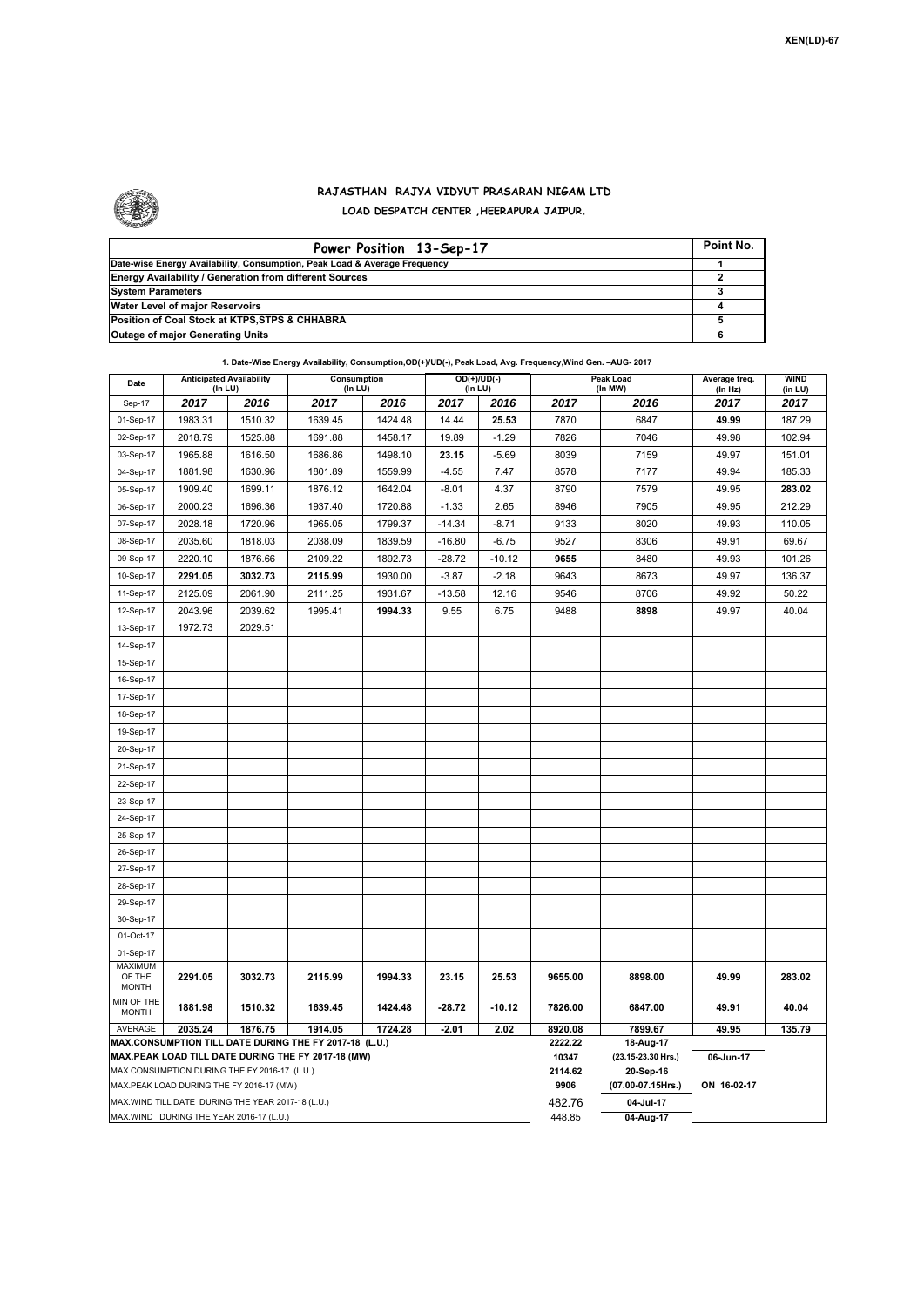| (In LU)        |                                                     |                 |                             |                 |  |  |  |  |  |
|----------------|-----------------------------------------------------|-----------------|-----------------------------|-----------------|--|--|--|--|--|
| S.No.          | Sources Available to Rajasthan / Installed          | Prior           | Prior                       | Actual          |  |  |  |  |  |
|                | Capacity as on 30.09.2016                           |                 | assessment of assessment of | Energy          |  |  |  |  |  |
|                | (In MW)                                             | Avail. For next | Avail.                      | <b>Received</b> |  |  |  |  |  |
|                |                                                     | Day             |                             |                 |  |  |  |  |  |
|                |                                                     |                 | 12-Sep-17                   |                 |  |  |  |  |  |
| 1              | KTPS (1240/1240)                                    | 169.00          | 210.00                      | 204.63          |  |  |  |  |  |
| $\overline{2}$ | STPS (1500/1500)                                    | 175.00          | 175.00                      | 173.31          |  |  |  |  |  |
| 3              | DHOLPUR GAS CCPP (330/330)                          | 0.00            | 0.00                        | 21.16           |  |  |  |  |  |
| 4              | RAMGARH (273.5/273.5)                               | 35.00           | 46.00                       | 31.67           |  |  |  |  |  |
| 5              | RAPP-A(200/200)                                     | 40.00           | 40.00                       | 41.58           |  |  |  |  |  |
| 6              | MAHI (140/140)                                      | 0.00            | 0.00                        | 19.71           |  |  |  |  |  |
| 7              | CHAMBAL (RPS+JS) (135.5/271)                        | 2.00            | 2.00                        | 1.29            |  |  |  |  |  |
| 8              | <b>GIRAL LIGNITE (250/250)</b>                      | 0.00            | 0.00                        | 0.00            |  |  |  |  |  |
| 9              | CHHABRA TPS 1000/1000)                              | 109.00          | 109.00                      | 95.22           |  |  |  |  |  |
| 10             | ADANI (TPS) + KALISINDH (TPS)                       | 420.00          | 420.00                      | 380.06          |  |  |  |  |  |
|                | (1200+1200/1320+1200)                               |                 |                             |                 |  |  |  |  |  |
| 11             | WIND FARM (3980.40/4119.15)                         | 70.50           | 33.75                       | 40.04           |  |  |  |  |  |
| 12             | SOLAR POWER(737.70/1295.70)                         | 0.00            | 0.00                        | 0.00            |  |  |  |  |  |
| 13             | CAPTIVE POWER PLANTS                                | 0.00            | 0.00                        | 0.00            |  |  |  |  |  |
| 14             | REGIONAL (INTRA STATE) O.A. (VLTPS)                 | 0.00            | 0.00                        | 0.00            |  |  |  |  |  |
| 15             | OPEN ACCESS                                         | 20.18           | 23.55                       | 23.44           |  |  |  |  |  |
| 16             | BIOMASS - (101.95/119.25)                           | 5.00            | 5.00                        | 4.76            |  |  |  |  |  |
| 17             | BARSINGHSAR LTPS(250/250)                           | 26.00           | 26.00                       | 27.10           |  |  |  |  |  |
| 18             | RAJWEST (1080/1080)                                 | 200.00          | 200.00                      | 170.23          |  |  |  |  |  |
|                | <b>TOTAL (A): 1-18</b>                              | 1271.68         | 1290.30                     | 1234.20         |  |  |  |  |  |
| 19             | <b>BBMB COMPLEX</b>                                 |                 |                             |                 |  |  |  |  |  |
|                | a) BHAKRA(230.79/1516.3)                            | 42.23           | 40.52                       | 41.60           |  |  |  |  |  |
|                | b) DEHAR (198/990)                                  |                 | 27.28                       | 27.36           |  |  |  |  |  |
|                | c) PONG (231.66/396)                                | 27.36           |                             |                 |  |  |  |  |  |
|                |                                                     | 37.76           | 43.84                       | 40.89           |  |  |  |  |  |
|                | TOTAL: a TO c                                       | 107.34          | 111.64                      | 109.85          |  |  |  |  |  |
| 20             | <b>CENTRAL STATIONS</b>                             |                 |                             |                 |  |  |  |  |  |
|                | d) SINGRAULI (300/2000)                             | 91.48           | 91.48                       | 91.48           |  |  |  |  |  |
|                | e) RIHAND<br>(310.24/3000)                          | 122.38          | 122.38                      | 121.77          |  |  |  |  |  |
|                | f) UNCHAHAR-I(20/420)                               | 2.00            | 0.00                        | 1.50            |  |  |  |  |  |
|                | g) UNCHAHAR-II& III(61/630)                         | 7.27            | 0.00                        | 4.79            |  |  |  |  |  |
|                | h) INDIRA GANDHI STPS(JHAJHAR) 0.00/1500)           | 0.00            | 0.00                        | 0.00            |  |  |  |  |  |
|                | i) NCTPS DADRI St-II (43.22/980) + DADRI-TH         | 3.89            | 0.00                        | 3.26            |  |  |  |  |  |
|                | j) DADRI GAS (77/830)                               | 1.51            | 0.25                        | 1.30            |  |  |  |  |  |
|                | $k)$ ANTA<br>(83.07/419)                            | 0.00            | 0.38                        | 0.38            |  |  |  |  |  |
|                | I) AURAIYA<br>(61.03/663)                           | 0.00            | 0.38                        | 0.38            |  |  |  |  |  |
|                | m) NAPP<br>(44/440)                                 | 5.68            | 9.14                        | 9.14            |  |  |  |  |  |
|                | $n)$ RAPP-B<br>(125/440)                            | 32.72           | 32.72                       | 32.72           |  |  |  |  |  |
|                | o) RAPP-C<br>(88/440)                               | 20.58           | 20.58                       | 20.58           |  |  |  |  |  |
|                | p) SALAL<br>(20.36/690)                             | 3.54            | 3.78                        | 3.15            |  |  |  |  |  |
|                | q) URI<br>(70.37/720)                               | 10.41           | 10.06                       | 10.16           |  |  |  |  |  |
|                | r) TANAKPUR (10.86/94)                              | 2.50            | 2.50                        | 2.50            |  |  |  |  |  |
|                | s) CHAMERA - (105.84/540)                           | 10.78           | 11.76                       | 11.17           |  |  |  |  |  |
|                | t) CHAMERA-II (29.01/300)                           | 5.08            | 4.69                        | 4.26            |  |  |  |  |  |
|                | u) CHAMERA-III (25.21/231)                          | 3.91            | 3.71                        | 3.31            |  |  |  |  |  |
|                | v) DHAULIGANGA (27/280)                             | 4.60            | 5.17                        | 4.65            |  |  |  |  |  |
|                | w) DULHASTI (42.42/390)                             | 10.05           | 10.05                       | 10.05           |  |  |  |  |  |
|                | x) SEWA (13/120)                                    | 0.98            | 1.19                        | 1.19            |  |  |  |  |  |
|                | y) NJPC (112.00/1500) + RAMPUR(31.808/412.02)       | 22.24           | 24.04                       | 23.40           |  |  |  |  |  |
|                | z) TEHRI (75/1000)                                  | 7.58            | 7.58                        | 7.95            |  |  |  |  |  |
|                | aa) KOTESHWR (33.44/400) + PARBATI3 (56.73/520)     | 9.66            | 9.12                        | 14.05           |  |  |  |  |  |
|                | ab) TALA                                            |                 | 3.27                        |                 |  |  |  |  |  |
|                | ac) MUNDRA UMPP (380/4000)                          | 3.15            |                             | 3.27<br>70.40   |  |  |  |  |  |
|                |                                                     | 56.86           | 70.08                       |                 |  |  |  |  |  |
|                | ad) SASAN (372/3960)                                | 72.00           | 72.96                       | 72.96           |  |  |  |  |  |
|                | ae) FRKKA+KHLGN+TLCHR (70.18/3940)                  | 22.06           | 18.16                       | 14.28           |  |  |  |  |  |
|                | af) URS POWER(DADRI TH-I)                           | 0.00            | 0.00                        | 0.00            |  |  |  |  |  |
|                | TOTAL SCHEDULE(a TO af)                             | 640.23          | 647.06                      | 653.90          |  |  |  |  |  |
|                | LOSSES                                              | $-17.17$        | $-17.74$                    | $-22.46$        |  |  |  |  |  |
|                | NET SCHEDULED                                       | 623.06          | 629.32                      | 631.44          |  |  |  |  |  |
| 21             | BILATERAL (REG.) EXCL. BANKING                      | 13.39           | 14.34                       | 14.34           |  |  |  |  |  |
| 22             | <b>BANKING</b>                                      | 0.00            | 0.00                        | 0.00            |  |  |  |  |  |
| 23             | BILATERAL(INTER-REG.). EXCLUDING (ISOA &            | 86.27           | 98.59                       | 98.14           |  |  |  |  |  |
|                | BANKING)<br>INTER STATE OPEN ACCESS (BILATERAL+IEX) |                 |                             | $-23.44$        |  |  |  |  |  |
| 24             |                                                     | $-20.18$        | $-23.55$                    |                 |  |  |  |  |  |
|                |                                                     |                 |                             |                 |  |  |  |  |  |
| 25             | INDIAN ENERGY EXCHANGE                              | $-1.49$         | 31.17                       | 31.17           |  |  |  |  |  |
|                | TOTAL(B): (19 TO 25)                                | 701.05          | 753.66                      | 751.66          |  |  |  |  |  |
|                | TOTAL GENERATION (A +B) : 1 TO 25                   |                 |                             | 1985.86         |  |  |  |  |  |
|                | OVER DRAWAL (+)/UNDER DRAWAL (-)                    |                 |                             | 9.55            |  |  |  |  |  |
|                | <b>GRAND TOTAL</b>                                  | 1972.73         | 2043.96                     | 1995.41         |  |  |  |  |  |
|                | <b>LAST YEAR</b>                                    | 2029.51         | 2039.62                     | 1994.33         |  |  |  |  |  |

## **2.Anticipated Availability/Generation From Different Sources**